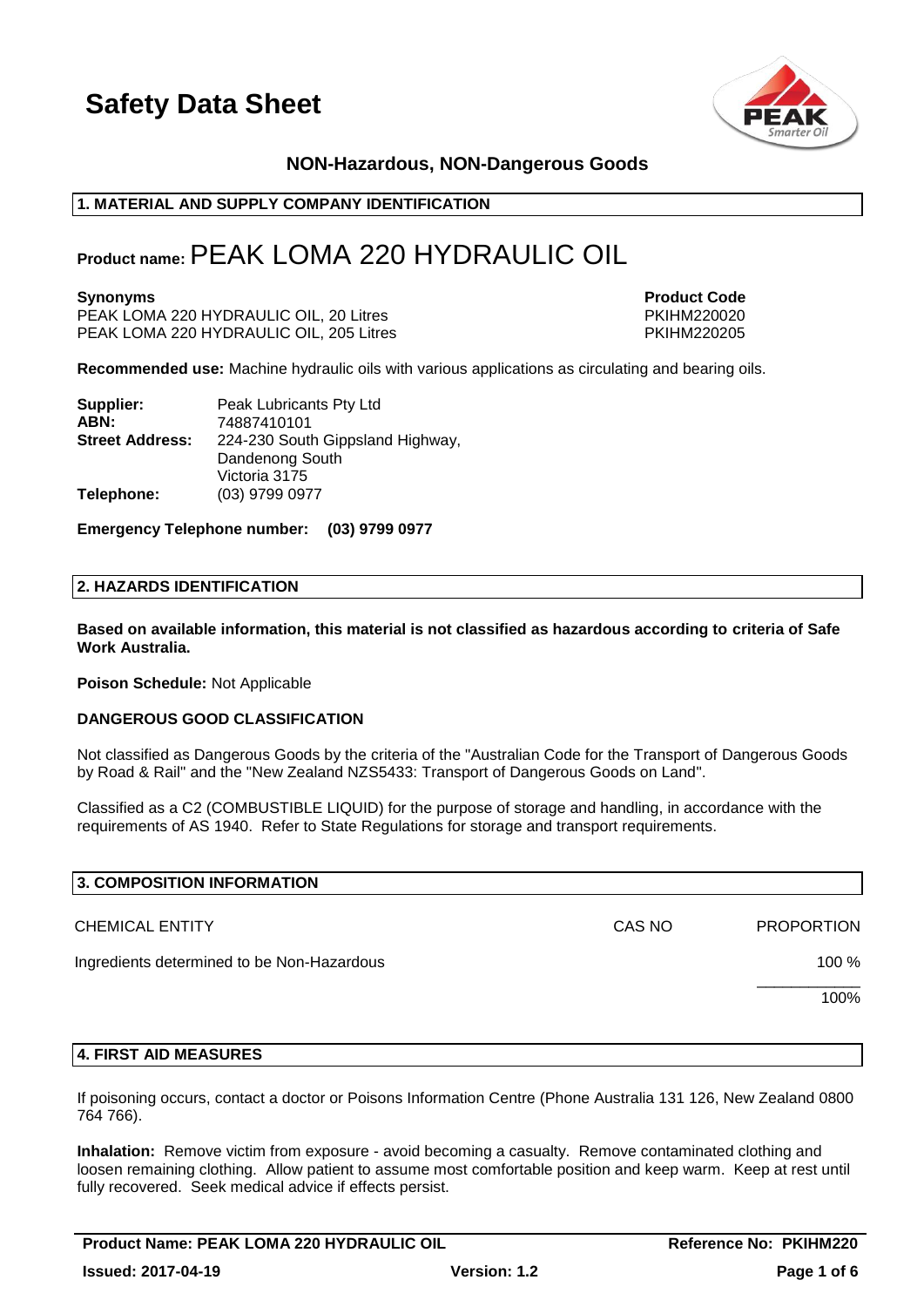

**Skin Contact:** If skin or hair contact occurs, remove contaminated clothing and flush skin and hair with running water. If swelling, redness, blistering or irritation occurs seek medical assistance.

**Eye contact:** If in eyes wash out immediately with water. In all cases of eye contamination it is a sensible precaution to seek medical advice.

**Ingestion:** Rinse mouth with water. If swallowed, do NOT induce vomiting. Give a glass of water to drink. Never give anything by the mouth to an unconscious patient. If vomiting occurs give further water. Seek medical advice.

**PPE for First Aiders:** Wear safety shoes, overalls, gloves, safety glasses. Available information suggests that gloves made from nitrile rubber should be suitable for intermittent contact. However, due to variations in glove construction and local conditions, the user should make a final assessment. Always wash hands before smoking, eating, drinking or using the toilet. Wash contaminated clothing and other protective equipment before storing or re-using.

**Notes to physician:** Treat symptomatically.

# **5. FIRE FIGHTING MEASURES**

**Hazchem Code:** Not applicable.

**Suitable extinguishing media:** If material is involved in a fire use water fog (or if unavailable fine water spray), alcohol resistant foam, standard foam, dry agent (carbon dioxide, dry chemical powder).

**Specific hazards:** Combustible liquid.

**Fire fighting further advice:** On burning or decomposing may emit toxic fumes. Fire fighters to wear selfcontained breathing apparatus and suitable protective clothing if risk of exposure to vapour or products of combustion or decomposition.

# **6. ACCIDENTAL RELEASE MEASURES**

### **SMALL SPILLS**

Wear protective equipment to prevent skin and eye contamination. Avoid inhalation of vapours or dust. Wipe up with absorbent (clean rag or paper towels). Collect and seal in properly labelled containers or drums for disposal.

# **LARGE SPILLS**

Clear area of all unprotected personnel. Slippery when spilt. Avoid accidents, clean up immediately. Wear protective equipment to prevent skin and eye contamination and the inhalation of vapours. Work up wind or increase ventilation. Contain - prevent run off into drains and waterways. Use absorbent (soil, sand or other inert material). Collect and seal in properly labelled containers or drums for disposal. If contamination of crops, sewers or waterways has occurred advise local emergency services.

#### **Dangerous Goods - Initial Emergency Response Guide No:** Not applicable

### **7. HANDLING AND STORAGE**

**Handling:** Avoid eye contact and repeated or prolonged skin contact. Avoid inhalation of vapour, mist or aerosols.

**Storage:** Store in a cool, dry, well-ventilated place and out of direct sunlight. Store away from foodstuffs. Store away from incompatible materials described in Section 10. Store away from sources of heat and/or ignition. Keep container standing upright. Keep containers closed when not in use - check regularly for leaks.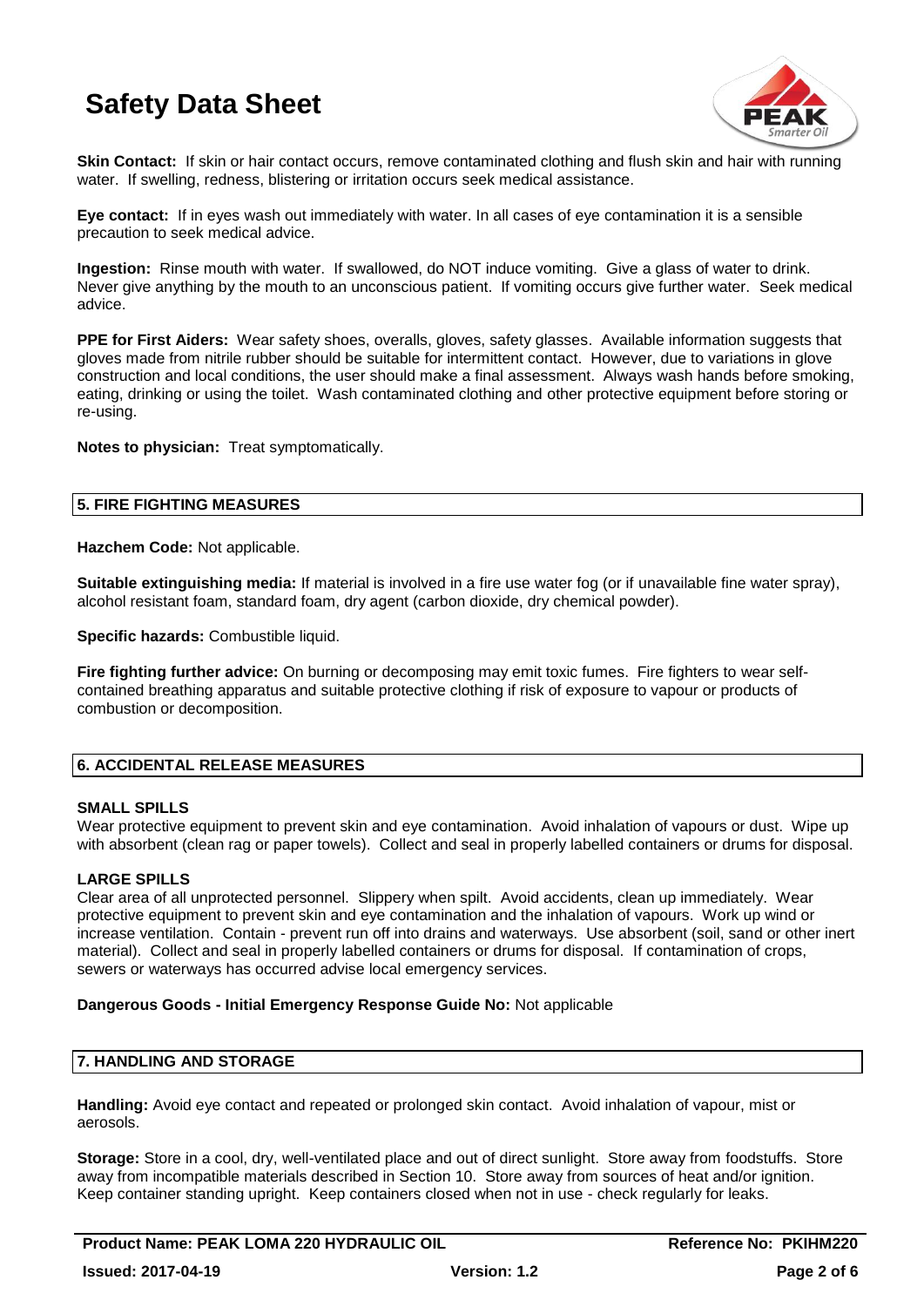

Classified as a C2 (COMBUSTIBLE LIQUID) for the purpose of storage and handling, in accordance with the requirements of AS 1940. Refer to State Regulations for storage and transport requirements.

### **8. EXPOSURE CONTROLS / PERSONAL PROTECTION**

**National occupational exposure limits:** No value assigned for this specific material by Safe Work Australia.

**Biological Limit Values:** As per the "National Model Regulations for the Control of Workplace Hazardous Substances (Safe Work Australia)" the ingredients in this material do not have a Biological Limit Allocated.

**Engineering Measures:** Natural ventilation should be adequate under normal use conditions.

**Personal Protection Equipment:** SAFETY SHOES, OVERALLS, GLOVES, SAFETY GLASSES.

Personal protective equipment (PPE) must be suitable for the nature of the work and any hazard associated with the work as identified by the risk assessment conducted.

Wear safety shoes, overalls, gloves, safety glasses. Available information suggests that gloves made from nitrile rubber should be suitable for intermittent contact. However, due to variations in glove construction and local conditions, the user should make a final assessment. Always wash hands before smoking, eating, drinking or using the toilet. Wash contaminated clothing and other protective equipment before storing or re-using.

**Hygiene measures:** Keep away from food, drink and animal feeding stuffs. When using do not eat, drink or smoke. Wash hands prior to eating, drinking or smoking. Avoid contact with clothing. Avoid eye contact and repeated or prolonged skin contact. Avoid inhalation of vapour, mist or aerosols. Ensure that eyewash stations and safety showers are close to the workstation location.

### **9. PHYSICAL AND CHEMICAL PROPERTIES**

| Form:   | Liquid         |
|---------|----------------|
| Colour: | N Av           |
| Odour:  | Characterisitc |

**Solubility:** N Av **Specific Gravity:** N Av **Density:** 0.8860 g/mL @ 15°C **Relative Vapour Density (air=1):** N Av **Vapour Pressure (20 °C):** N Av **Flash Point (°C):** > 210 **Flammability Limits (%):** N Av **Autoignition Temperature (°C):** N Av **Melting Point/Range (°C):** N Av **Boiling Point/Range (°C):** N Av<br> **pH:** N Av **pH:** N Av **Viscosity:** 220 cSt @ 40°C **Total VOC (g/Litre):** N Av

> (Typical values only - consult specification sheet)  $N Av = Not available, N App = Not applicable$

### **10. STABILITY AND REACTIVITY**

**Chemical stability:** This material is thermally stable when stored and used as directed.

**Conditions to avoid:** Elevated temperatures and sources of ignition.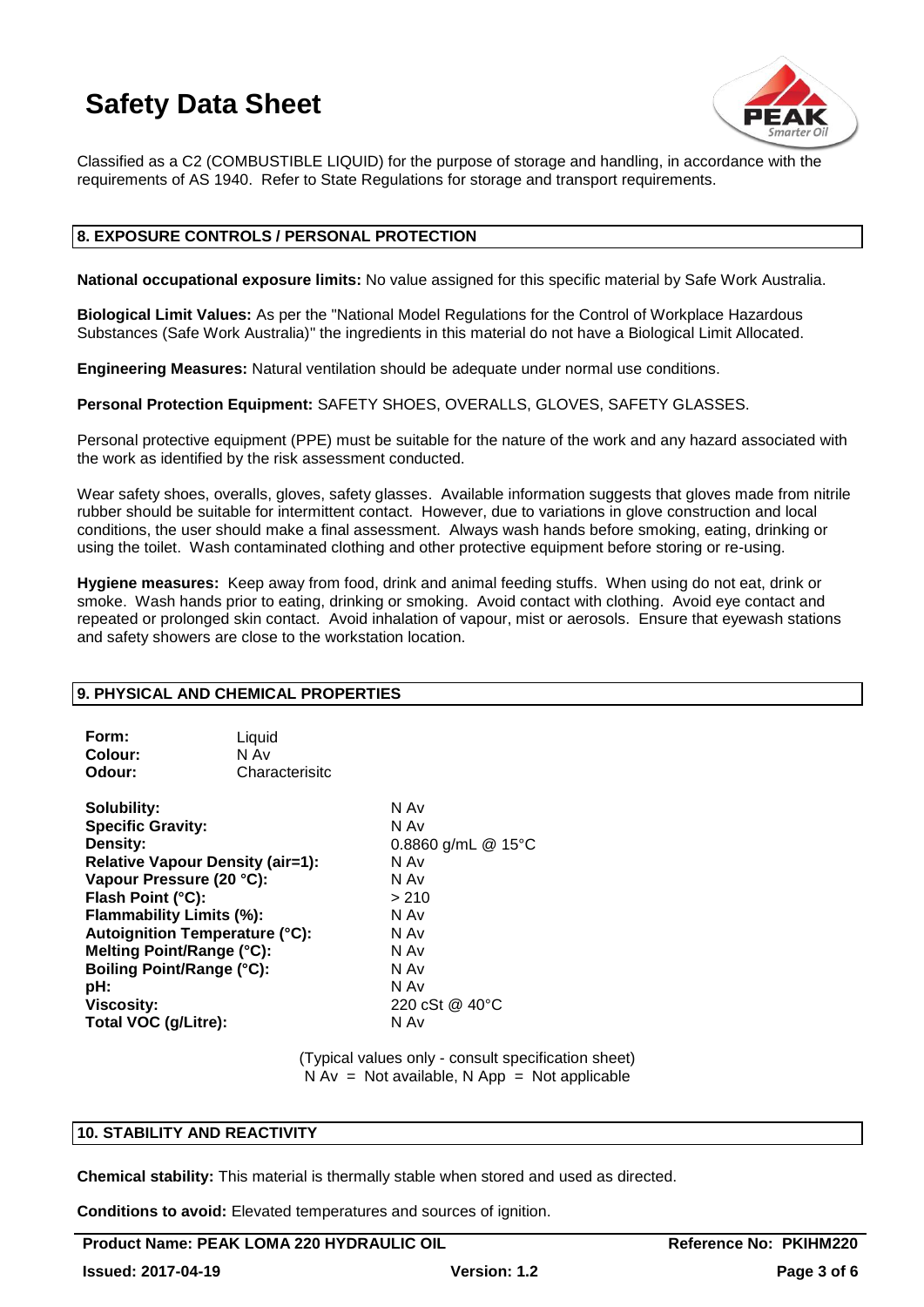

**Incompatible materials:** Oxidising agents.

**Hazardous decomposition products:** Oxides of carbon and nitrogen, smoke and other toxic fumes.

**Hazardous reactions:** No known hazardous reactions.

# **11. TOXICOLOGICAL INFORMATION**

No adverse health effects expected if the product is handled in accordance with this Safety Data Sheet and the product label. Symptoms or effects that may arise if the product is mishandled and overexposure occurs are:

#### **Acute Effects**

**Inhalation:** Material may be an irritant to mucous membranes and respiratory tract.

**Skin contact:** Contact with skin may result in irritation.

**Ingestion:** Swallowing can result in nausea, vomiting and irritation of the gastrointestinal tract.

**Eye contact:** May be an eye irritant.

#### **Acute toxicity**

**Inhalation:** This material has been classified as non-hazardous. Acute toxicity estimate (based on ingredients): LC50 > 20.0 mg/L for vapours or LC50 > 5.0 mg/L for dust and mist or LC50 > 20,000 ppm for gas

**Skin contact:** This material has been classified as non-hazardous. Acute toxicity estimate (based on ingredients): >2,000 mg/Kg bw

**Ingestion:** This material has been classified as non-hazardous. Acute toxicity estimate (based on ingredients): >2,000 mg/Kg bw

**Corrosion/Irritancy:** Eye: this material has been classified as not corrosive or irritating to eyes. Skin: this material has been classified as not corrosive or irritating to skin.

**Sensitisation:** Inhalation: this material has been classified as not a respiratory sensitiser. Skin: this material has been classified as not a skin sensitiser.

**Aspiration hazard:** This material has been classified as non-hazardous.

**Specific target organ toxicity (single exposure):** This material has been classified as non-hazardous.

**Chronic Toxicity**

**Mutagenicity:** This material has been classified as non-hazardous.

**Carcinogenicity:** This material has been classified as non-hazardous.

**Reproductive toxicity (including via lactation):** This material has been classified as non-hazardous.

**Specific target organ toxicity (repeat exposure):** This material has been classified as non-hazardous.

### **12. ECOLOGICAL INFORMATION**

Avoid contaminating waterways.

Product Name: PEAK LOMA 220 HYDRAULIC OIL **Reference No: PKIHM220 Issued: 2017-04-19 Version: 1.2 Page 4 of 6**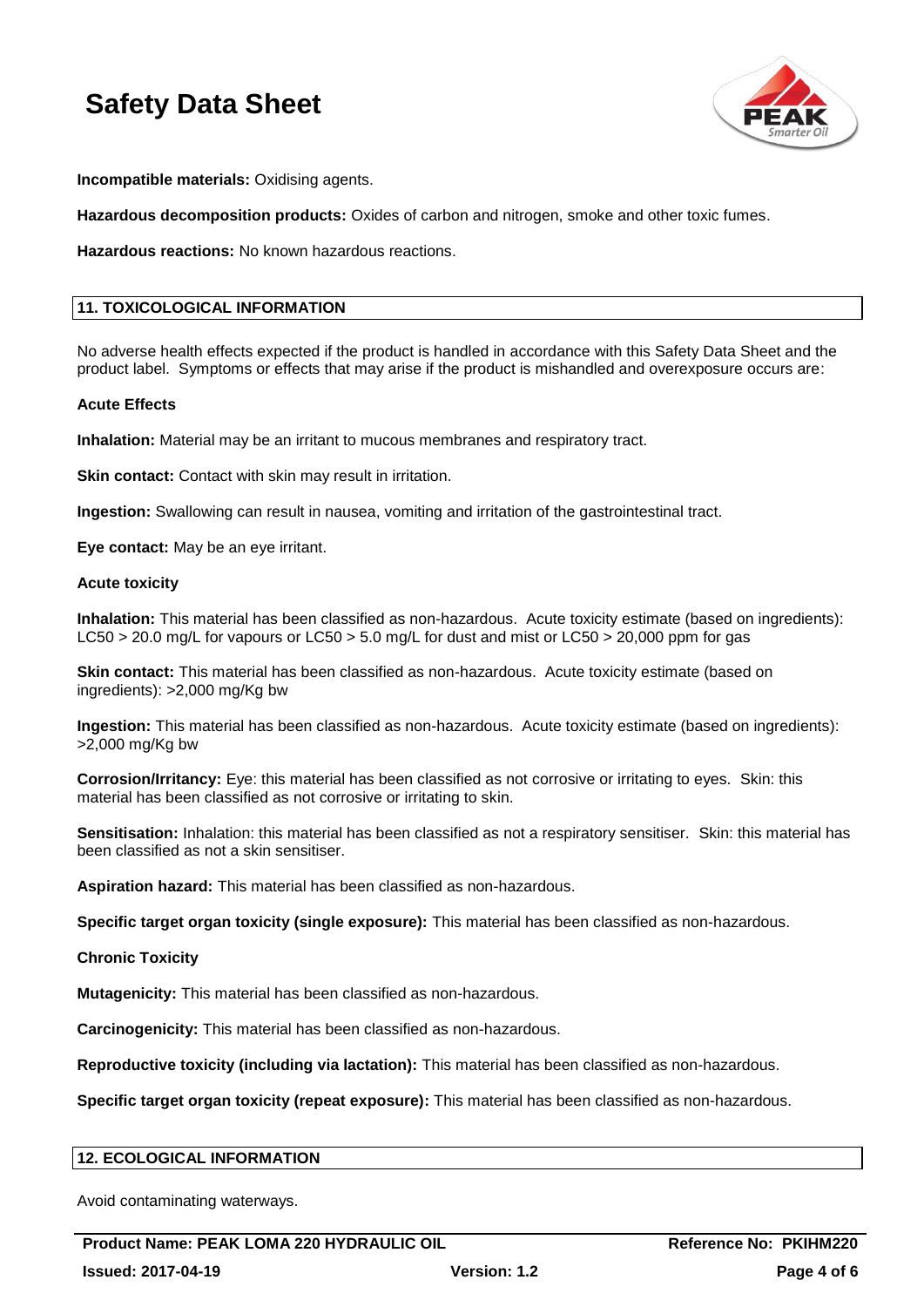

**Acute aquatic hazard:** This material has been classified as non-hazardous. Acute toxicity estimate (based on ingredients): >100 mg/L

**Long-term aquatic hazard:** This material has been classified as non-hazardous. Non-rapidly or rapidly degradable substance for which there are adequate chronic toxicity data available OR in the absence of chronic toxicity data, Acute toxicity estimate (based on ingredients): >100 mg/L, where the substance is not rapidly degradable and/or BCF  $<$  500 and/or log  $K_{ow}$   $<$  4.

**Ecotoxicity:** No information available.

**Persistence and degradability:** No information available.

**Bioaccumulative potential:** No information available.

**Mobility:** No information available.

## **13. DISPOSAL CONSIDERATIONS**

Persons conducting disposal, recycling or reclamation activities should ensure that appropriate personal protection equipment is used, see "Section 8. Exposure Controls and Personal Protection" of this SDS.

If possible material and its container should be recycled. If material or container cannot be recycled, dispose in accordance with local, regional, national and international Regulations.

#### **14. TRANSPORT INFORMATION**

#### **ROAD AND RAIL TRANSPORT**

Not classified as Dangerous Goods by the criteria of the "Australian Code for the Transport of Dangerous Goods by Road & Rail" and the "New Zealand NZS5433: Transport of Dangerous Goods on Land".

#### **MARINE TRANSPORT**

Not classified as Dangerous Goods by the criteria of the International Maritime Dangerous Goods Code (IMDG Code) for transport by sea.

#### **AIR TRANSPORT**

Not classified as Dangerous Goods by the criteria of the International Air Transport Association (IATA) Dangerous Goods Regulations for transport by air.

### **15. REGULATORY INFORMATION**

#### **This material is not subject to the following international agreements:**

Montreal Protocol (Ozone depleting substances) The Stockholm Convention (Persistent Organic Pollutants) The Rotterdam Convention (Prior Informed Consent) Basel Convention (Hazardous Waste) International Convention for the Prevention of Pollution from Ships (MARPOL)

### **This material/constituent(s) is covered by the following requirements:**

• All components of this product are listed on or exempt from the Australian Inventory of Chemical Substances (AICS).

• All components of this product are listed on or exempt from the New Zealand Inventory of Chemical (NZIoC).